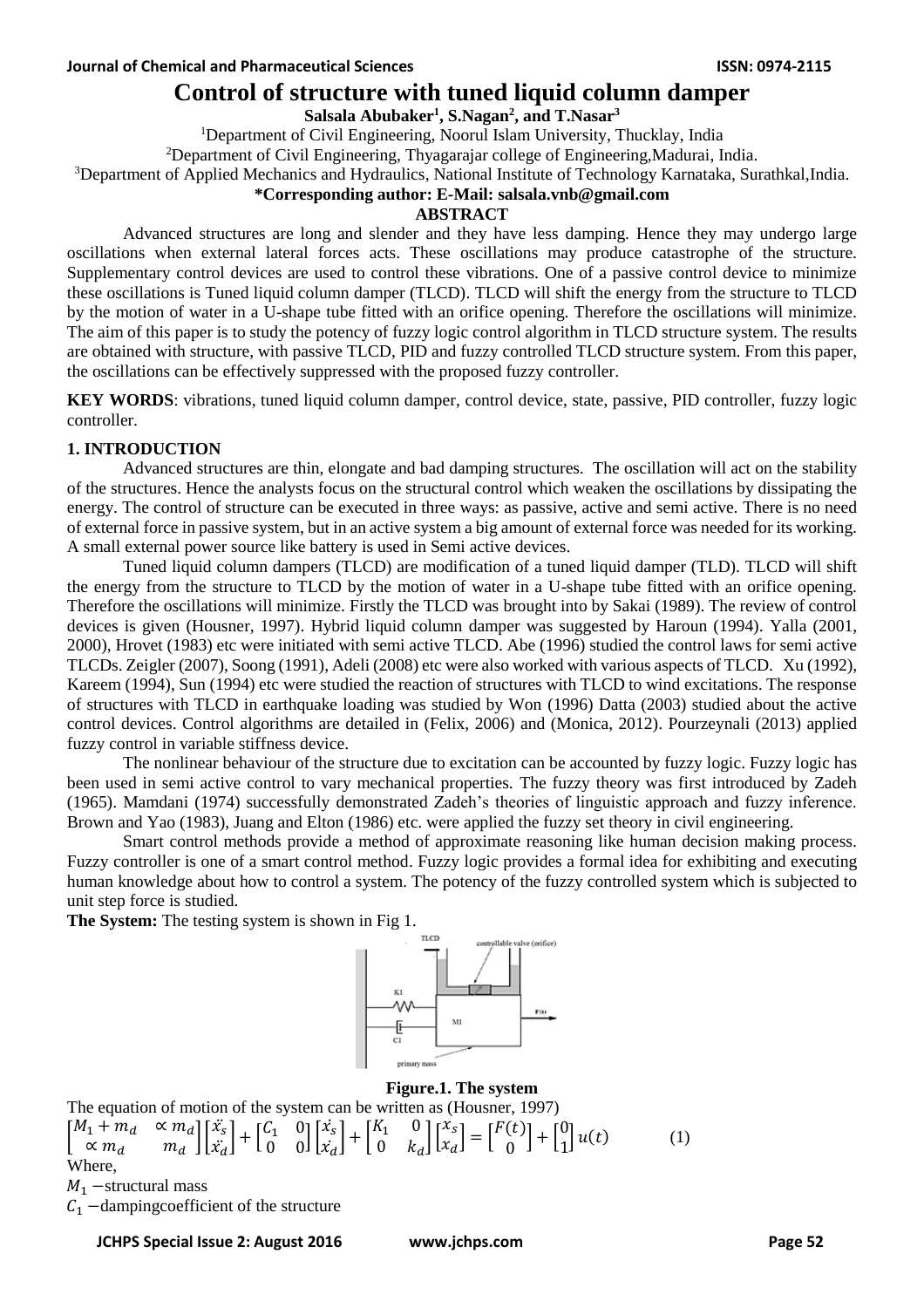#### **Journal of Chemical and Pharmaceutical Sciences ISSN: 0974-2115**

 $K_1$  –structural stiffness

 $x_s$  –structural displacement

 $\dot{x_s}$  –structural velocity

 $\ddot{x_s}$  –acceleration of the structure

 $m_d$  –mass of the water column in the damper=( $\rho A_l$ )

- $k_d$  –stiffness of the water column in the damper=(2ρAg)
- $x_d$  –displacement of the water in the damper
- $x_d$  –velocity of the water in the damper
- $\ddot{x_d}$  –acceleration of the water in the damper
- ρ \_ density of water

A- area of cross section of the tube

- *l* total length of the water column
- α-length ratio (= b/*l*)

b- horizontal length of the column

g- gravitational constant

 $F(t)$ - external force acting in the structure

u(*t*)- control force

In state space form Eq (1) represented as,

 $M\ddot{x}(t) + C\dot{x}(t) + kx(t) = E_1W(t) + B_1u(t)$  (2)

Then the state space form,  $\dot{x}(t) = AX + Bu$  (3)

 $A=$  $0$   $I$  $-M^{-1}K$   $-M^{-1}C$ 

 $\int \tilde{x}$ 

 $B=$ 0  $M^{-1}B_1$ ]

The building response can be represented as  $Y = CX + Du$  (4)

Where,

 $C=[I], D=[0]$ 

Where  $X = \begin{bmatrix} x \\ \vdots \end{bmatrix}$ 

**Fuzzy control:** The schematic diagram of fuzzy controller is shown below.



### **Figure.2. Fuzzy controller**

Fuzzification (fuzzifier) part adapts crisp input values into fuzzy values. The knowledge base includes a database of the plant. This will provide all the required definitions for the fuzzification process. Rule base symbolize the controlling system of the network. It is exhibited as a set of if-then rules. Inference applies fuzzy reason to rule base to get the output. Defuzzification process changes fuzzy output to crisp values.

The fuzzy logic controller designed here consists of two inputs, namely error (er), change in error (cer) and an output (cf). The linguistic variables associated with inputs are ne and po. The linguistic variables associated with output are ne, ze and po. A simple rule base connecting these variables, which consists of four rules, is given in Table 1. Triangular shaped membership functions are chosen and are shown in the Figs 3 to 5. Fuzzy logic controller is executed by using Matlab Simulink fuzzy logic toolbox.

### **Table.1.Rule base for fuzzy controlle**r

| er<br>cer | ne | po |
|-----------|----|----|
| ne        | ne | ze |
| О         | ze | О  |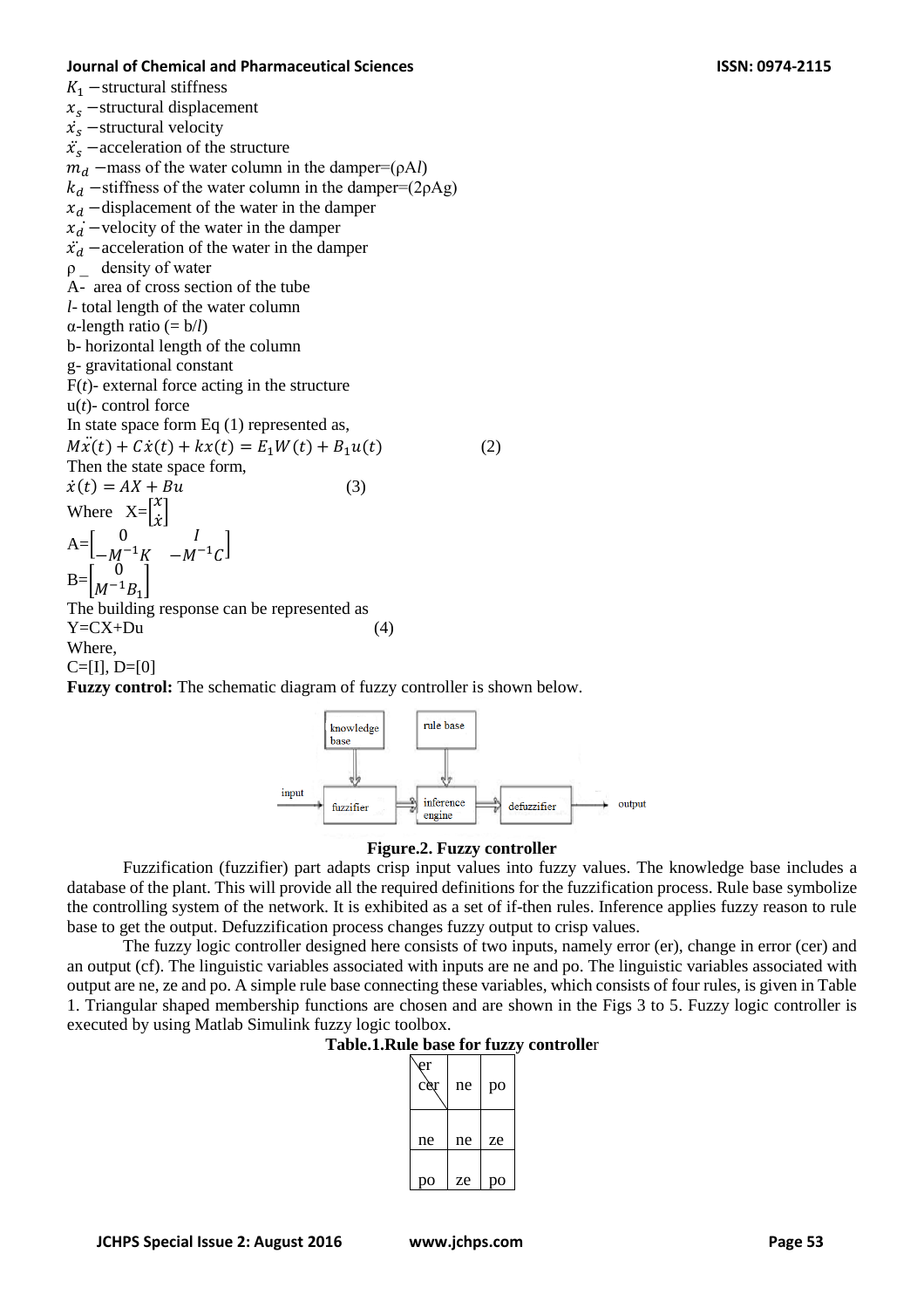

 $181$ 











**Properties of Test system:** The system is shown in Fig 6, the lumped mass on each level of the structure is 1313386 kN and the stiffness matrix K in kN/m is

$$
\left(\frac{4.5}{0.0254}\right)\left[\begin{array}{cccc}2000&-1000&0&0&0\\-1000&4800&-1400&0&0\\0&-1400&6000&-1600&0\\0&0&-1600&6600&-1700\\0&0&0&-1700&7400\end{array}\right]
$$

The damping ratio of structure is assumed to be 3% in each mode. The natural frequencies of the structure are0.23, 0.35, 0.42, 0.49 and 0.56 Hz.



## **Figure.6**. **The test system**

The TLCD is placed on the top level of the structure. The TLCD is designed as the liquid mass of TLCD is 1% of first generalized mass of structure, the length ratio α of TLCD is 0.9 and  $ξ_{max}=15$ .

The structure- TLCD system is analyses as TMD analogy system as in Fig 1 and simulation done in Matlab Simulink. This combined system converts in to two degree of system. The system identification in Matlab Simulink was done as state space form. In this paper unit step loading is used for fluctuation. The analysis was done with structure only, with passive TLCD, with PID control and fuzzy controlled system.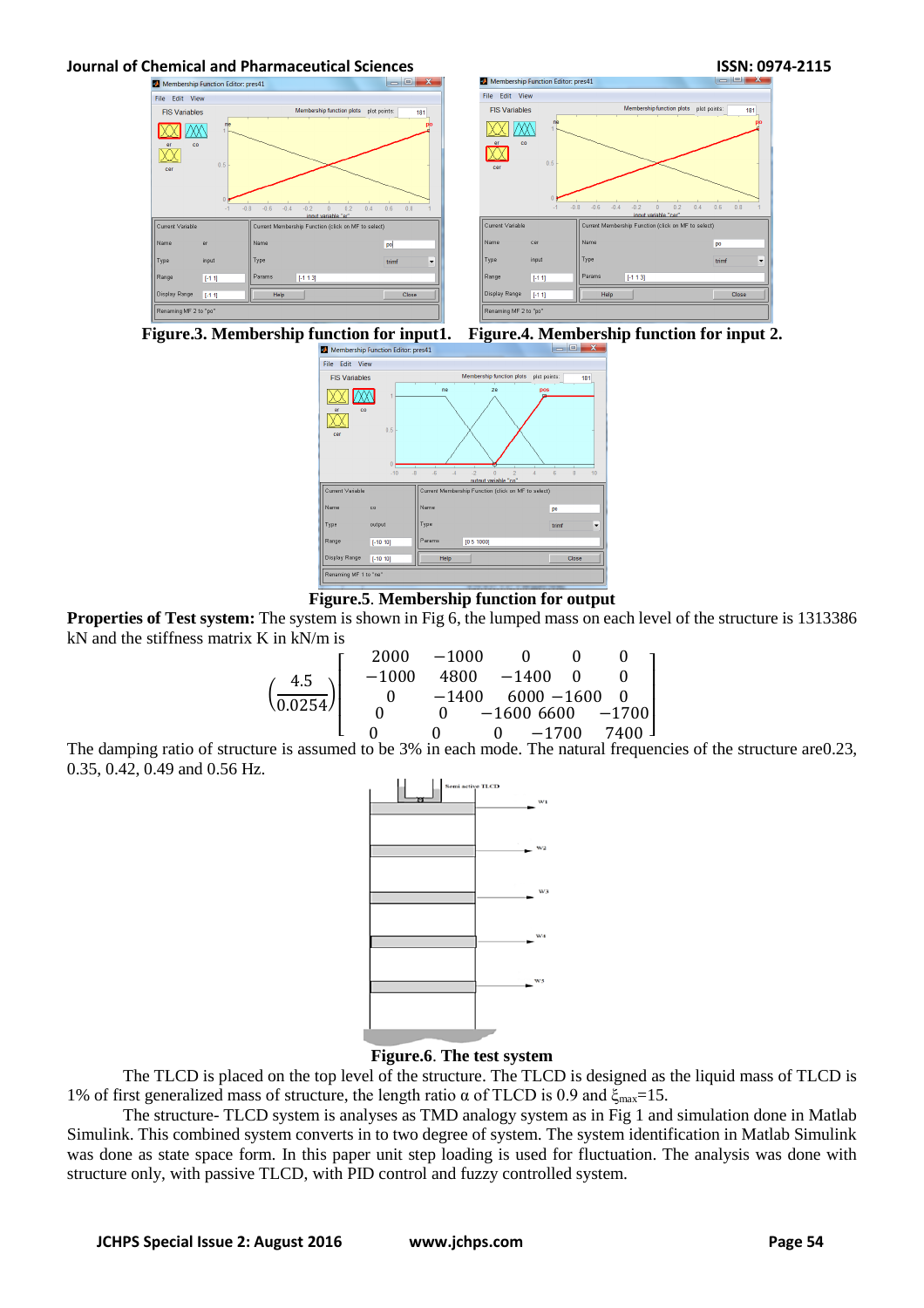## **Journal of Chemical and Pharmaceutical Sciences ISSN: 0974-2115 5. RESULTS**

First the system is analysed with structure only i.e. structure without the TLCD. The block diagram of the system is shown in the Fig.7. Then the structure with TLCD system i.e. passive system is analysed which is shown in Fig.8. Again, the system is analysed with PID control with limits of proportional (P) = 1285.535, integral (I) = 0.66 and derivative  $(D)=0$ . This limits got from trial and error method. Fig.9. represents this system. At last fuzzy controller is introduced. The Matlab Simulink test model is presented in Fig 10.







**Figure.7. Structure only Figure.8. The system with passive control**



**Figure.9. PID controlled system Figure.10. fuzzy controlled system.** The simulation results of each systems are shown in Figs 11, 12, 13 and 14 respectively. The absolute maximum displacement of each is given in figures.





Abs.Max:5.5x10<sup>-6</sup>m Abs.Max:2.40x10<sup>-6</sup>m **Figure.11: output of structure only Figure.12. output of passive system.**





**Figure.13: output of PID controlled system. Figure.14. output of fuzzy controlled system.**

From the Figs11-14, the absolute maximum displacement for structure only is  $5.5x10^{-6}$ m and that for passive control is 2.4x10<sup>-6</sup>m. In PID controlled and fuzzy controlled systems the value is  $2.3x10^{-6}$ m and  $2.28x10^{-6}$ m. The absolute maximum displacement of fuzzy controlled systemis smaller than other systems. The percentage reduction in fuzzy controlled system is nearly 60%.The fuzzy control can minimize the fluctuations due to the loading.The displacement again can be reduced by modifying the rule base. Therefore we can conclude fuzzy control will more potent than other systems.

# **4. CONCLUSION**

From this study, we can see that fuzzy controlled system is more adapted than other controlled systems. TLCD is also very adequate in reducing fluctuations due to the external forces. The performance of fuzzy controlled system can be further increasedby modifying the rule bases.

## **REFERENCES**

Abe M, Kimura S, Fujino Y, Control laws for semi-active tuned liquid column damper with variable orifice opening, Paper presented at 2nd International Workshop on Structural Control, Hong Kong, December 1996.

Brown CB, Yao JTP, Fuzzy sets and structural engineering, Journal of Structural Engineering (ASCE), 109, 1983, 1211–1225.